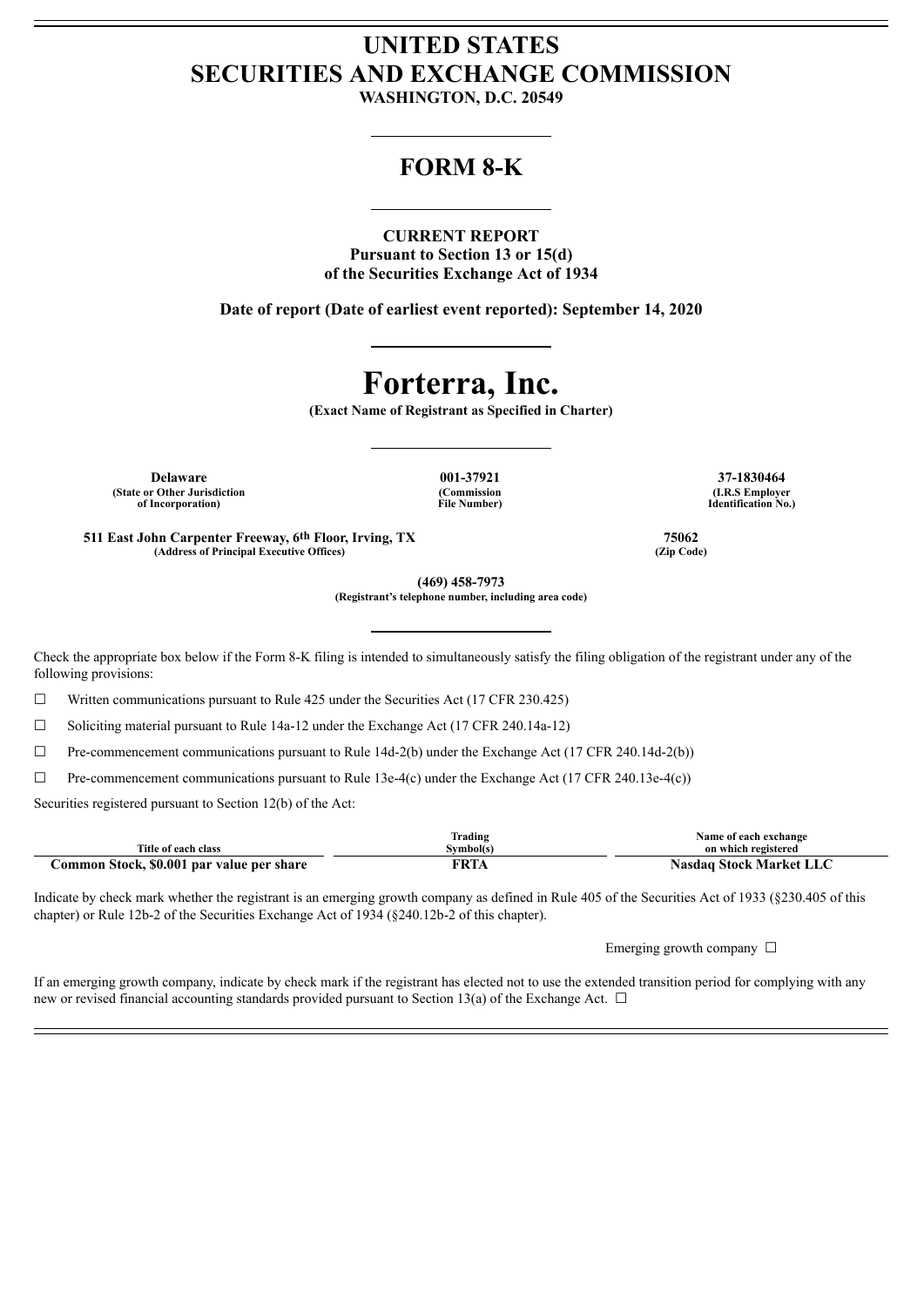# **Item 8.01. Other Events.**

On September 14, 2020, Forterra, Inc. (the "Company") issued a press release announcing a proposed offering by its largest stockholder, Forterra US Holdings, LLC, an affiliate of Lone Star Funds, of 10,000,000 shares of the Company's common stock, par value \$0.001. A copy of the press release is attached hereto as Exhibit 99.1 and incorporated herein by reference.

## **Item 9.01. Financial Statements and Exhibits.**

(d) *Exhibits*.

- 99.1 Press Release issued by Forterra, Inc. on [September](#page-3-0) 14, 2020.
- 104 Cover Page Interactive Data File The cover page from the Company's Current Report on Form 8-K filed on September 14, 2020 is formatted in Inline XBRL (included as Exhibit 101).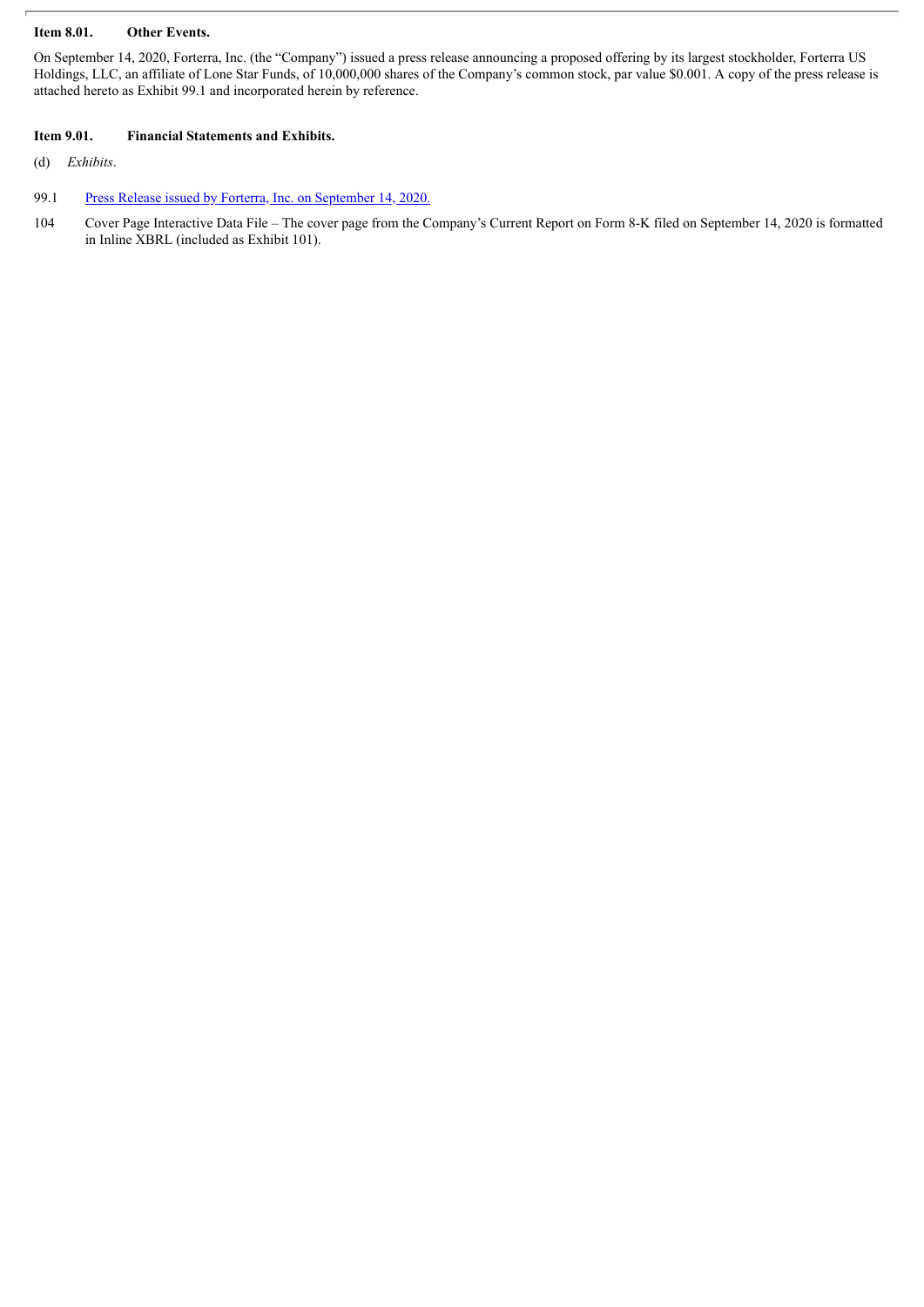# **SIGNATURE**

Pursuant to the requirements of the Securities Exchange Act of 1934, the registrant has duly caused this report to be signed on its behalf by the undersigned hereunto duly authorized.

Forterra, Inc.

/s/ Lori M. Browne

Lori M. Browne Senior Vice President, General Counsel and Secretary

Date: September 14, 2020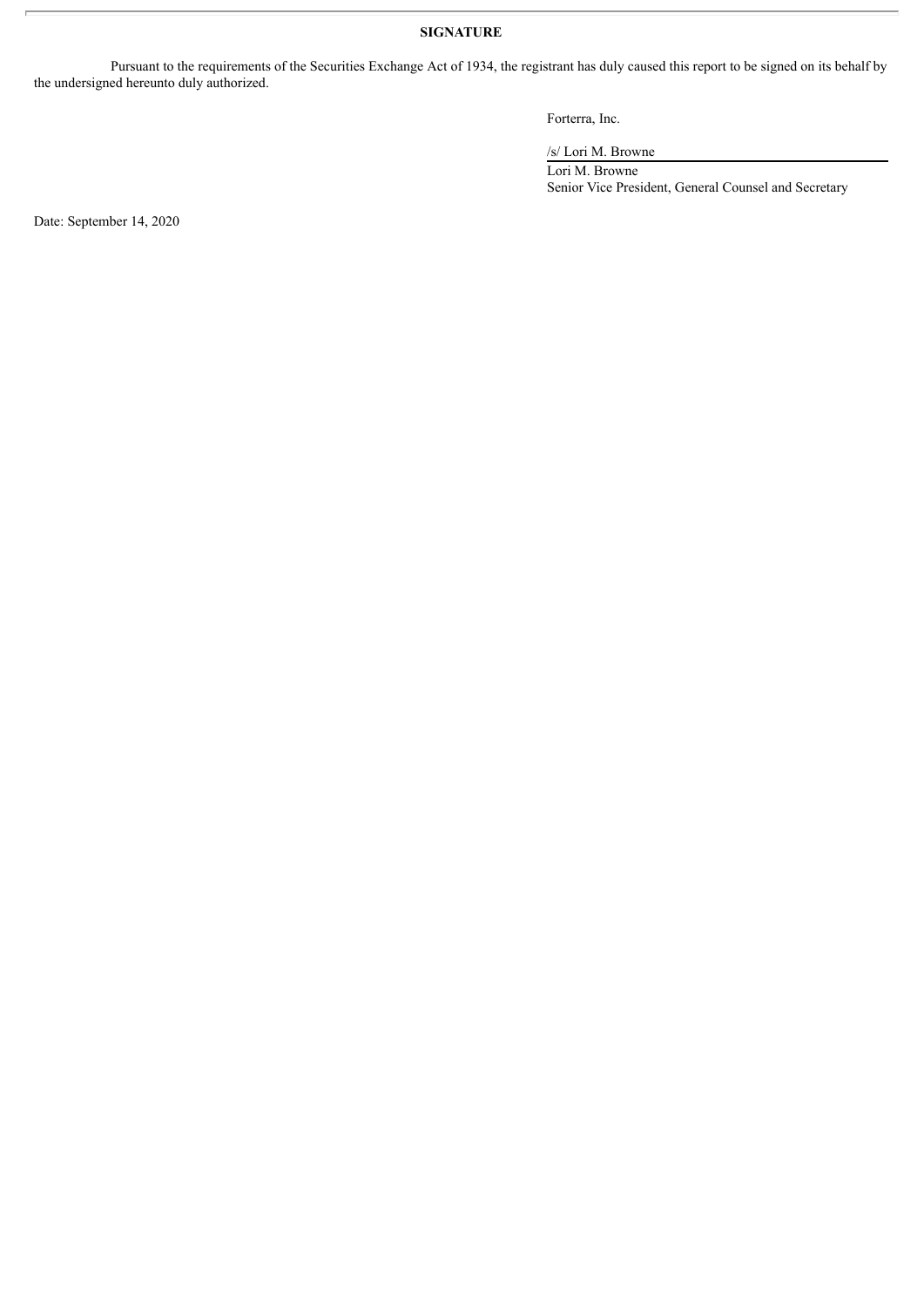<span id="page-3-0"></span>

### **FORTERRA ANNOUNCES SECONDARY OFFERING OF 10,000,000 SHARES**

IRVING, TX (September 14, 2020) – Forterra, Inc. (the "Company" or "Forterra") (NASDAQ: FRTA) announced today that the Company's largest stockholder, an affiliate of Lone Star Funds (the "Selling Stockholder"), intends to offer for sale in an underwritten secondary offering 10,000,000 shares of common stock of the Company. The Selling Stockholder will also grant the underwriters a 30-day option to purchase up to an additional 1,500,000 shares of common stock of the Company. The Selling Stockholder will receive all of the proceeds from the sale of shares in this offering. No shares are being sold by the Company.

Credit Suisse, BofA Securities and Citigroup are acting as joint book-running managers and underwriters for the offering.

The Company has filed a shelf registration statement (including a prospectus) on Form S-3 with the U.S. Securities and Exchange Commission (the "SEC") for the offering to which this communication relates. The registration statement was declared effective on December 27, 2019. Before you invest, you should read the base prospectus in that registration statement, the accompanying prospectus supplement and other documents the Company has filed with the SEC for more complete information about the Company and this offering. You may obtain these documents for free by visiting EDGAR on the SEC's website at www.sec.gov. Alternatively, copies of the prospectus supplement and accompanying base prospectus relating to the offering, when available, may be obtained from:

Credit Suisse Securities (USA) LLC By mail: Attn: Prospectus Department, 6933 Louis Stephens Drive, Morrisville, North Carolina 27560, United States By phone: 1-800-221-1037 By e-mail: usa.prospectus@credit-suisse.com

BofA Securities NC1-004-03-43 200 North College Street, 3rd Floor Charlotte, NC 28255-0001 Attention: Prospectus Department Email: dg.prospectus\_requests@bofa.com

Citigroup c/o Broadridge Financial Solutions 1155 Long Island Avenue Edgewood, New York 11717 telephone: 1-866-803-9204

This press release shall not constitute an offer to sell or the solicitation of any offer to buy, nor shall there be any sale of these securities in any state or jurisdiction in which such offer, solicitation or sale would be unlawful prior to registration or qualification under the securities laws of any such state or jurisdiction.

### **About Forterra**

Forterra is a leading manufacturer of water and drainage pipe and products in the U.S. and Eastern Canada for a variety of water-related infrastructure applications, including water transmission, distribution, drainage and stormwater systems. Based in Irving, Texas, Forterra's product breadth and scale help make it a preferred supplier for water-related pipe and products, serving a wide variety of customers, including contractors, distributors and municipalities.